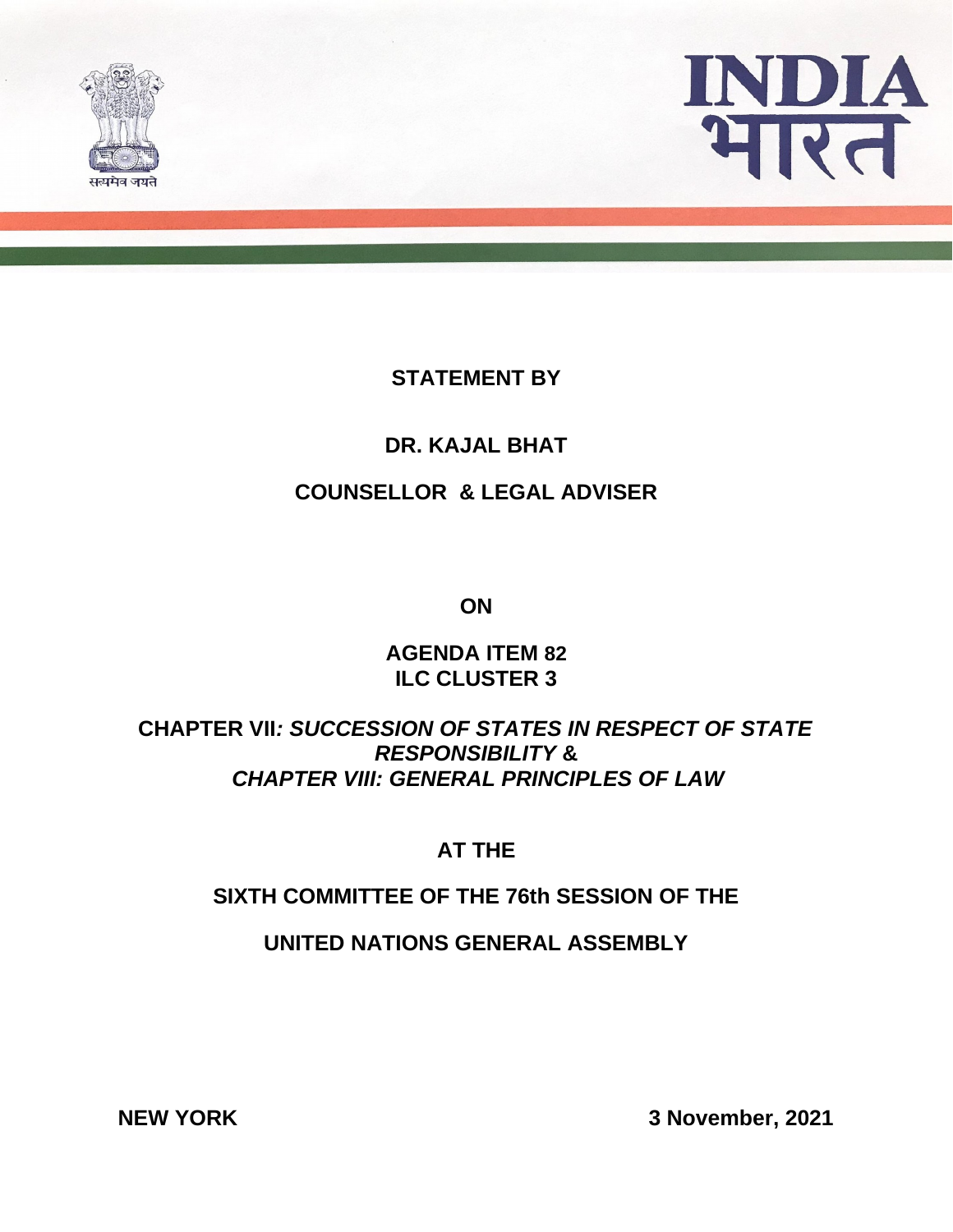#### Succession of States in respect of State Responsibility

India would like to thank Mr. Pavel Sturma (Czech Republic) Special Rapporteur for his fourth Report on "Succession of States in respect of State Responsibility". The Special Rapporteur has provided an overview of the work on the topic and has addressed questions related to the impact of succession of States on forms of responsibility in particular reparation (restitution, compensation and satisfaction) in his Report.

2. My delegation takes note of draft articles as proposed by the Rapporteur in the fourth report which inter alia include: composite acts ie when an internationally wrongful act is of a composite character(7 bis): Restitution in cases of succession of States where a predecessor State continues to exist (Draft article16); and also seeking compensation in case of succession of states where a predecessor state continues to exist (Draft Article17); satisfaction for the injury caused (Draft Article18); and assurances and guarantees of non repetition (Draft Article 19). Following the debate in plenary, the Commission decided to refer draft articles 7bis,16, 17,18 and19 to the Drafting Committee.

3. At the outset, we take note of the explanation provided by Special Rapporteur with regard to Draft Article 7 bis that composite act differed from acts having a continuing character. In our view, the Special Rapporteur needs to further examine issues related to shared responsibility when a predecessor State continued to exist and also when the obligation of cessation applied in case of a composite act or a continuing act which occurred during the succession process.

#### Mr. Chairman,

4. With regard to Draft Article16 to 19 my Delegation is of the view that there must be a clear distinction between reparation on one hand and cessation and assurances and guarantees of non repetition on the other. We believe that there is a need to simplify draft Articles 16 to 19, so as to make them two provisions: one concerning cessation and non- repetition and other concerning reparation.

5. We agree with Special Rapporteur's view regarding the subsidiary nature of the draft Articles on Succession of States in respect of State Responsibility and that priority must be given to the agreements between the States concerned. We also agree that there is a need to take into consideration geographically diverse sources of state practice and highlighting them in the commentary so as to describe the relationship between State practice and each draft Article. This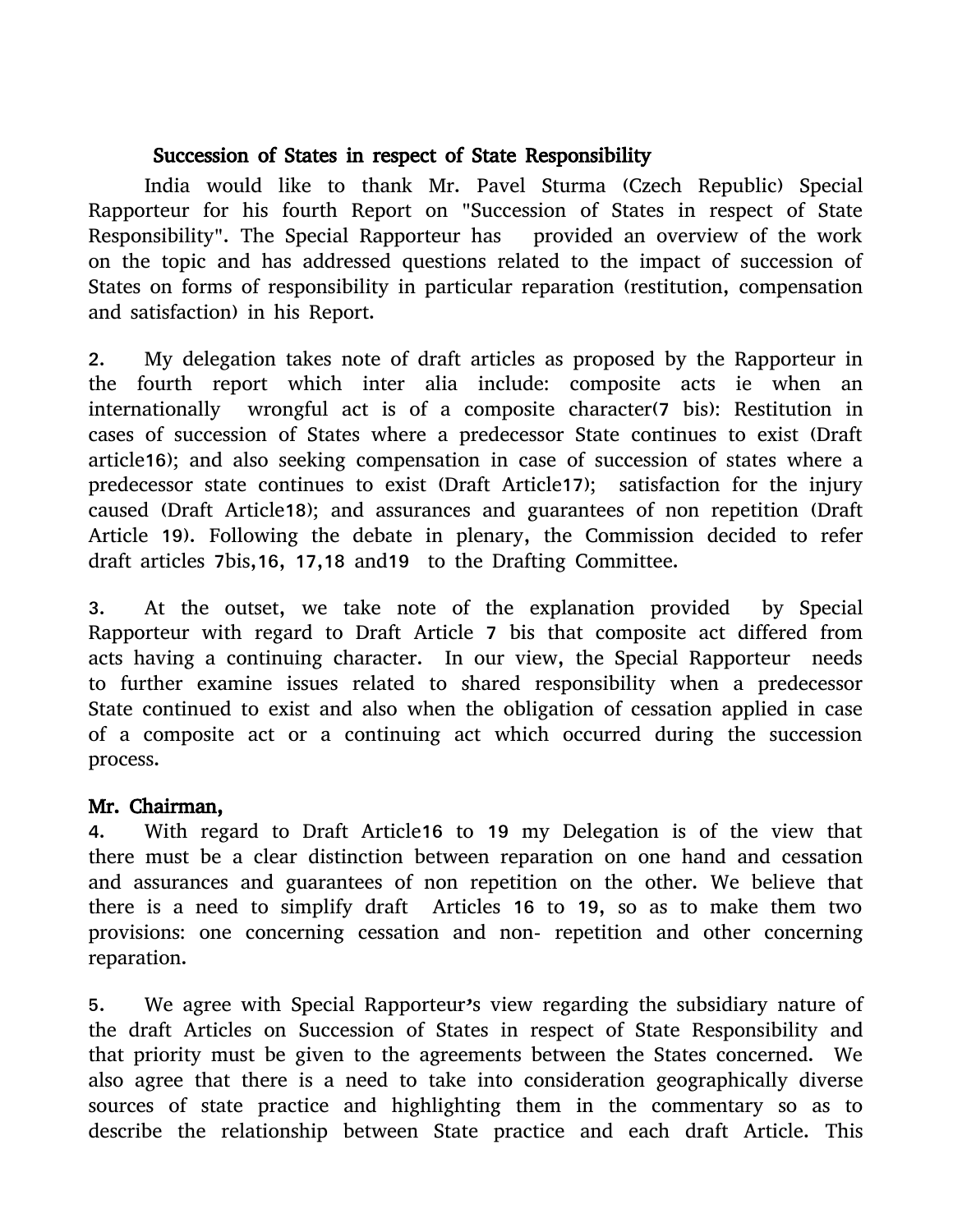would clearly show the draft articles which were supported by state practice and those draft articles which constituted progressive development of International Law.

6. In conclusion, My delegation is of the view like many others that the preference for the outcome for the topic will take its shape either in the form of draft guidelines, principles or model clauses only when the Commission concludes most of its substantive work.

Madam Chair, now I turn on to the topic, General Principles of Law.

7. We welcome the second report of the Special Rapporteur, Mr. Marcelo Vazquez Bermudez, on "General Principles of Law". The second Report deals with the methodology for identifying general principles of Law, which are one of the three principle sources of international law. The report proposes six draft conclusions which have been referred to the Drafting Committee.

8. My delegation recognizes the importance of the topic and at the same time, believes that a careful approach is required to be taken with regard to the sources of international law. We believe that basis for the work of the Commission on the topic should be Article 38, paragraph 1 (c) of the Statute of the International Court of Justice and also State practice and jurisprudence.

9. We are of the view that there is no hierarchy among the sources of international law under Article 38 of the Statue of the International Court of Justice. Accordingly, we opine that general principles of law should not be described as a subsidiary source or secondary source. Instead, we suggest considering the term "supplementary source" to qualify the sources of general principles of law.

10. As regards the use of the term "civilized nations" under Article  $38(l)(c)$ , we agree with the majority view that it is inappropriate and outdated. This term should not be used in the context of the present draft conclusions and be replaced with "community of nations" as contained in the International Covenant on Civil and Political Rights.

11. We appreciate Special Rapporteur's view indicating that a definition of general principles of law could be useful to clarify the scope of the Commission's work on the topic and suggesting that the Commission could consider such a definition after addressing the functions of general principles of law.